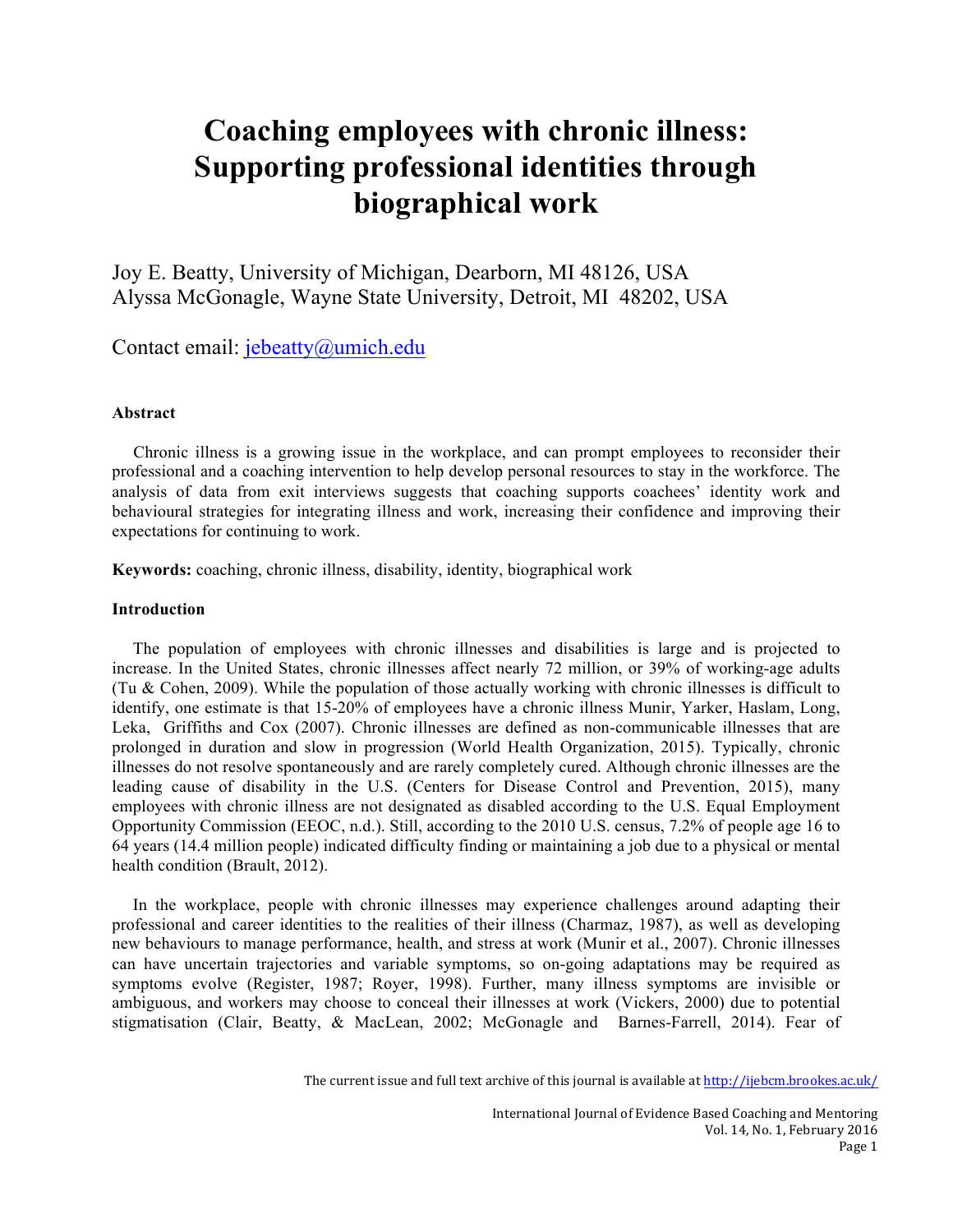disclosing an identity such as chronic illness can negatively influence individuals' work-related attitudes (Ragins, Singh, & Cornwall, 2007) and lead to feelings of isolation, lowered self-esteem (Frable, Platt, & Hoey, 1998), and an incongruent sense of self (Pachankis, 2007).

Concealing an illness can make it difficult or impossible for employees to attain needed workplace accommodations, and also hinders the identification of similar others who could be approached for advice and support (Scotch, 1988). Flexible organisational policies may be helpful; however, in organisations lacking flexibility, employees typically must develop their own illness and work management strategies with limited social and organisational support. Workers also have to plan for future career trajectories with potential illness-related limitations in mind.

Chronic illness career coaching is an alternative way to provide support to workers with chronic illnesses. This type of coaching has been found to be effective in reducing burnout and improving personal well-being and work ability perceptions in individuals who are working with chronic illnesses (McGonagle et al, 2014). The current study presents qualitative results of an examination of one important way in which coaching works to help employed individuals with chronic illness; specifically through supporting their professional identities through processes of biographical work.

Theory and research from Psychology and Career Development provide general frameworks for understanding why coaching may be helpful. Coaching is thought to be especially helpful when people are experiencing personal and career transitions (Bobek, Hanson, & Robbins, 2012) because it can help them clarify their life goals and values, and align their personal and professional decisions and behaviours. Grant, Curtayne, and Burton (2009) posit that social support attained through coaching can help relieve stress, and that setting and achieving goals during coaching can help to build self-efficacy. Accordingly, coaching can support employees with chronic illness by providing social support and social learning opportunities. A coach who understands the challenges of working with chronic illness can provide social support, such as emotional, informational, and appraisal-based support (i.e., providing specific feedback about a person's functioning: House, 1981; Schaefer, Coyne, & Lazarus, 1981). Coachees can practice social learning through social modelling, by interacting with a coach who knows appropriate and helpful behaviours. Expressions of support for one's abilities may also improve a coachee's self-efficacy (Evers, Brouwers, & Tomic, 2006). Coaching may help coachees through development of greater insight and self-awareness (Feldman & Lankau, 2005; Wasylyshyn, 2003), which can lead to seeing new perspectives and opportunities for improvement. Through some of these mechanisms, we posit in this paper that coaching can also help individuals with chronic illness maintain or adapt their professional identities, given their illness and its current or potential limiting factors.

Health and wellness coaching is well-established in the psychology, rehabilitation and medical fields. A systematic review by Wolever et al. (2013) found that in empirical medical literature, health and wellness coaching is usually patient-centred, with the patients determining their own goals. Goal-setting and accountability are essential elements of the coaching encounter. Coaches focus on patients' selfdiscovery and may provide them some educational materials so that patients can be self-directed, as opposed to giving them direct advice. Another systematic review of 190 studies of health and wellness interventions for people with chronic and disabling conditions (Stuifbergen, Morris, Jung, Pierini, & Morgan., 2010) found that 89.5% of the studies reported positive effects with respect to improving health behaviours and outcomes. While career issues may enter into health and wellness coaching, the primary foci of these kinds of coaching are symptom management and regimen compliance. Examples are achieving target cholesterol levels (Vale, Jelinek, Best, & Santamaria, 2002), coping with low back pain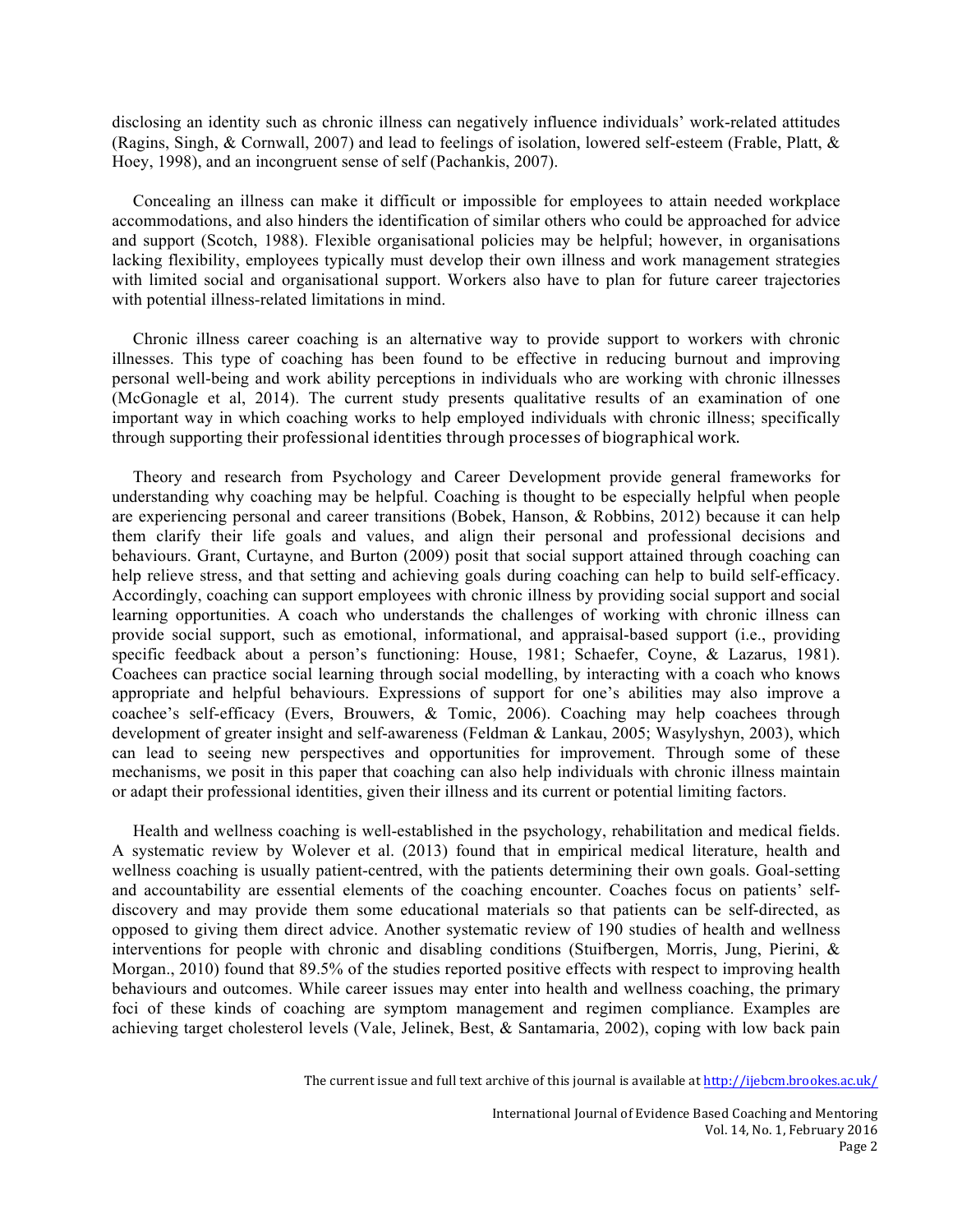Angel, Jensen, Gonge, Maribo, Schiøttz-Christensen and Buus (2012) and learning Tai Chi to manage the stresses of illness (Galantino, Shepard, Krafft, Lapierre, Ducette, Sorbello., Barnich, Condoluci and Farrarr, 2005).

Although a focus on symptom management and regimen compliance are critically important for individuals with chronic illness, these types of interventions are not equipped to handle the unique challenges individuals with chronic illnesses face in the workplace (Munir et al., 2007). The issues at the intersection of career and illness management are unique, and merit a specialized focus, one that adopts more of a career perspective than a medical one. As mentioned, chronic illness career coaching has been found to be helpful for this working population (McGonagle, Beatty and Joffe, 2014). Our goal here is to understand specifically how this type of coaching may help these workers, with a specific focus on professional identity and biographical work.

The coaching described in this study addresses both the workplace and chronic illness domains. We discuss the complex issues facing people with chronic illness at work, and ask how coaching can support their adaptation to evolving and on-going illness symptoms. We aim to better understand specifically how coaching may work to help this population of workers through a lens of professional identity and biographical work. Practically, we aim to increase awareness among coaches and human resource professionals of the kinds of workplace issues employees with chronic illness experience, and to describe one way in which coaching "works" to help workers who are experiencing difficulties managing both career and illness.

# **Chronic illness requires biographical work**

Chronic illness has been referred to as a "biographical disruption" (Bury, 1982), characterized by an assault on both the physical self and on the person's sense of identity. Biographical disruption leads to anxiety and undermines assumptions about the body and life course, which are core assumptions by which people maintain their self-narrative (Reeve, Lloyd-Williams, Payne, & Dowrick, 2010). People aim to craft identity narratives that create a sense of coherence over time, and identity develops and evolves in response to life experiences (Savickas, 2002). Careers are one important venue for identity deployment (Super, 1957). A career identity represents an individual's work-based self-concept, and gives a relatively coherent representation of an individual's career experiences and aspirations. Therefore, a disruption such as illness can have a critical impact on one's overall identity due to career disruptions or re-evaluations as people reconsider their career identities and goals.

Consider, for example, how chronic illness might influence vocational choice and career trajectories. Chronic illness and disability onset can happen across the lifespan. When individuals are diagnosed at a young age, they may face career barriers such as stigma, low self-esteem, and motivational issues that may shape their early career development (Feldman, 2004); yet, they can incorporate the limitations of their illness into their vocational choice, which can help them to avert some of the need for mid-career transitions. However, for many employees, illness and disability happen later in life after initial vocational choices and investments have been made, and personal and career identities have already been established. Chronic illnesses also have trajectories that can change over time, which can force on-going adaptations. Thus chronic illness can disrupt established identities and prompt a reconsideration of career plans (Beatty, 2012).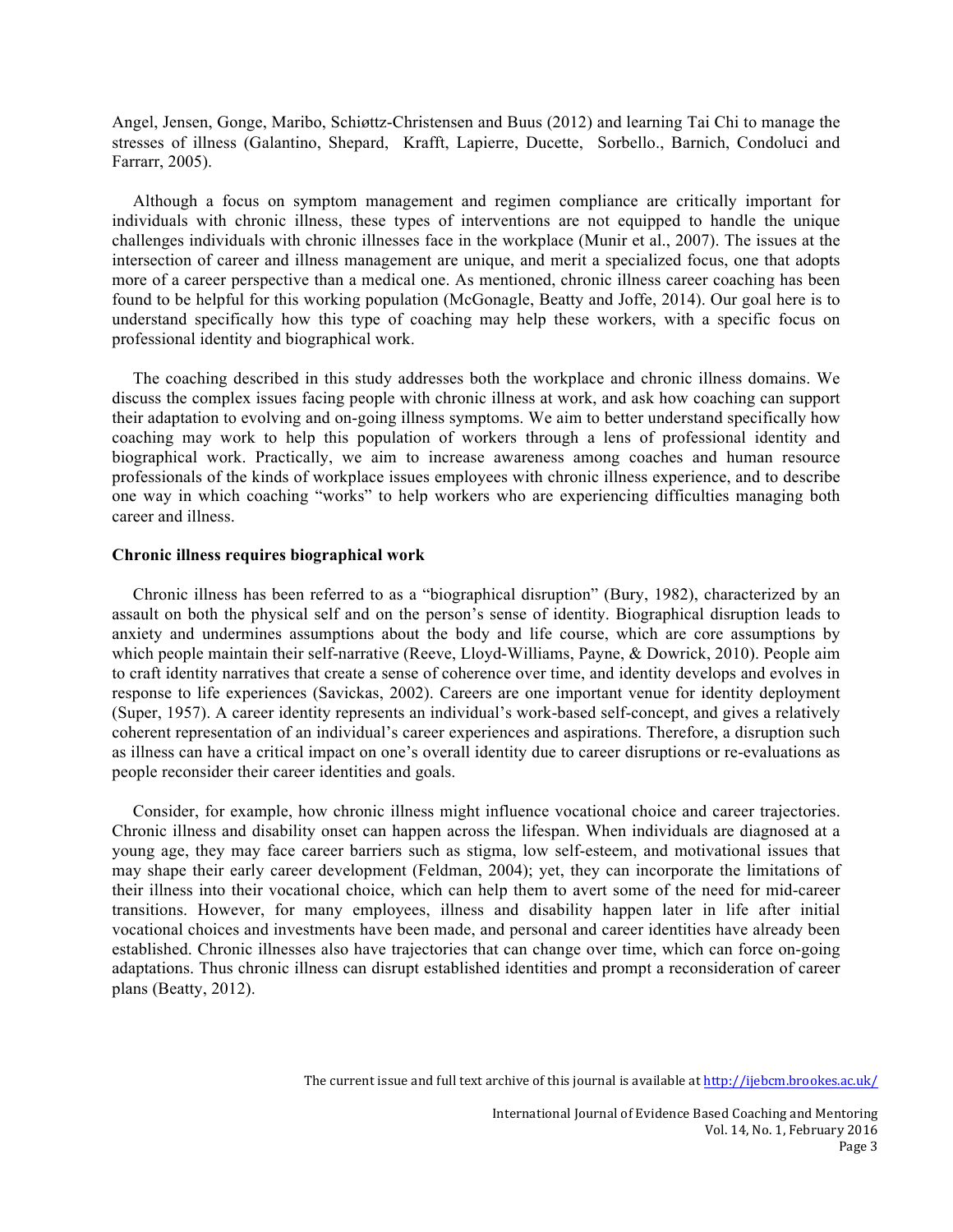## *Biographical work*

To repair the disruption to the self, Corbin and Strauss (1987) suggest that "biographical work" is required. They describe four kinds of biographical work that need to happen to "put the biography back together" (p. 252). The first is contextualising, in which the person incorporates the illness trajectory into their biographical ideational processes through reflection. The authors describe these as forward and backward reviews of the person's life. The second is coming to terms with illness, arriving at some degree of understanding and acceptance of the biographical consequences of failed performances. The "failure" here is that the body is no longer performing as expected. The third is identity reconstitution, which is reintegrating the identity into a new concept of wholeness around their limitations. The final kind of work is biographical recasting, which gives new directions to the biography.

The authors and others such as Bury (1982) suggest that biographical work is accomplished through re-creations of personal narratives, requiring both independent self-reflection and discussion with trusted others. These ideas are consistent with self-verification and interpersonal congruence theories which state that confusion and uncertainty can result if an individual is not validated in his or her own self-view (Swann, 1983; Swann & Hill, 1982). Corbin and Strauss' work focuses on managing illness at home, and does not directly address employment concerns and issues. In the context of the workplace, additional biographical work may be needed for one's professional identity when one has a potentially-disabling chronic illness. This study therefore addresses an important gap in the literature by directly addressing biographical work related to employment issues that stem from chronic illness.

Professional identity is partially formed through life and work experiences that clarify one's *individual*  priorities and self-understanding (Schein, 1978), which can be accomplished alone – essentially the kind of biographical work described above by Corbin and Strauss (1987). But work identities are also developed through *social* processes involving other people. Walsh and Gordon (2008) suggest that individuals create work identities based upon social identities, by incorporating the identity offered by membership in various social groups. Identities must be affirmed by others in on-going, reflected social interaction (McCall & Simmons, 1978; Swann, 1983). Developing and maintaining a professional identity is a negotiated process that requires impression management. Chronic illness symptoms can present some impression management challenges in both personal and professional life. For example, the symptoms of chronic illness can he highly variable in their frequency and intrusiveness, and symptoms may not rise to the level of a formally recognised disability in the employment context (Beatty & Joffe, 2006). People with chronic illness may struggle with impression management issues such as knowing what to say, how much to say, when to say it, and to whom (Beatty, 2012; Ragins, 2008), and may fear work-related discrimination related to their chronic illness (McGonagle & Hamblin, 2014). Coaching can facilitate workers' reconciliation of these self-presentation issues.

Summarising our literature review, we note that evidence supports the notion that the experience of illness is a biographical disruption that requires biographical work; and that coaching has been effective in helping people to cope with health and wellness issues. Our goal in this study is to investigate coaching and illness in the context of work. Specifically, we examine participants' responses to a series of exit interview questions regarding their experiences in a coaching intervention designed to help currently employed people with chronic illness understand their career options and to develop strategies to remain in the workforce. Our intervention was previously found to be effective in McGonagle et al (2014). The coaching intervention incorporated life and career coaching that focused on specific issues of chronic illness, and was conducted by an independent coach with no connections to the coachees' employers. The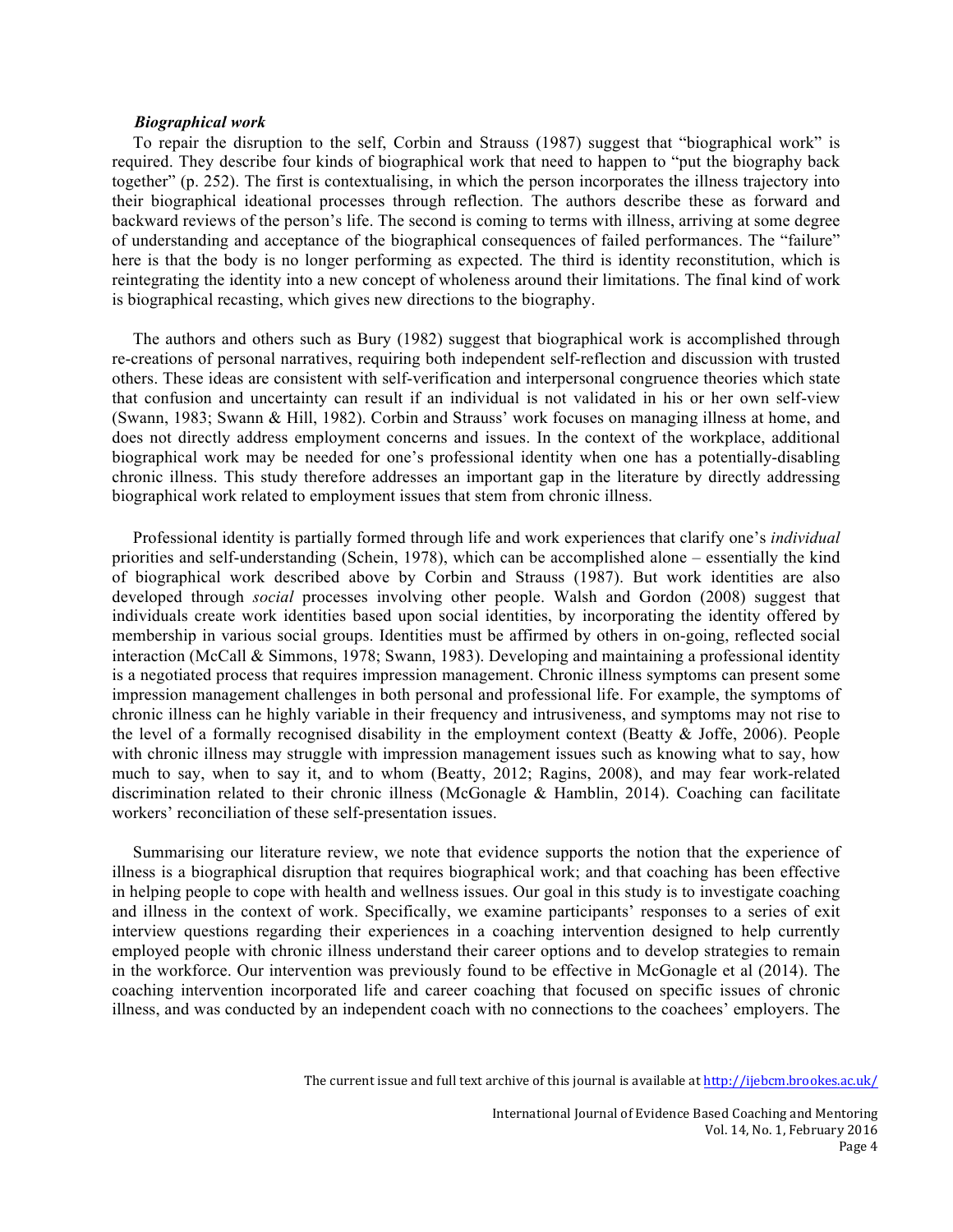specific research question we address is: How can chronic illness coaching facilitate coachees' biographical work?

# **Methodology**

#### *Participants and procedure*

Participants were 34 individuals who completed coaching and exit interviews (following the sixth and final coaching session) from a larger sample of 59 individuals who participated in a study to determine the efficacy of a coaching intervention for workers with chronic illness; see McGonagle et al (2014) for details and results of the quantitative survey study. This current study uses associated qualitative data from participant exit interviews.

Our study was reviewed and approved by institutional review boards of both authors' institutions. The coach in this study is certified by the International Coach Federation, is well-trained on coaching ethics, and both researchers have up-to-date certifications on research ethics with human subjects from the Collaborative Institutional Training Initiative. Coaching was completed independently; the researchers were not involved in any way with coaching calls, coachee goal setting, or coachee assignments.

Participation was completely voluntary and participants were allowed to leave the study at any time, at their discretion and without penalty. One particular issue that was raised during the funding agency's review process was the notion that individuals with chronic illnesses are vulnerable to depression. Through discussions with the funding agency, we decided not to exclude anyone with depressive symptoms who was interested in and ready to start coaching. However, we did include an assessment of depressive symptoms in our baseline surveys. Participants who scored above a threshold for the scale were reminded that coaching is not a substitute for therapy or other psychological services, and were told that they may wish to seek further assistance from such services. Another issue related to this population is regarding confidentiality. It was of utmost importance that participants' involvement in this study be kept confidential from their employers. We never shared any information about who was in this study with any employing organisations and took utmost care to protect confidentiality in general (for example, assigning participants an ID and never using their names or other identifying information in all communications; and keeping a list of IDs and names on a password-protected computer).

Table 1 summarises the sample characteristics. All participants were working at least 30 hours per week at enrolment, all had at least one chronic illness or health condition, and none were planning to retire within two years of enrolment. Participants were largely recruited via social media, and worked in varied jobs in multiple organisations across the U.S. Most participants reported that their supervisor was aware of their illness, and 65% reported needing a workplace accommodation for their illness. Participants worked in healthcare and medical professions  $(n = 7)$ , education and research  $(n = 8)$ , information technology and software development ( $n = 5$ ), accounting ( $n = 4$ ), communications ( $n = 3$ ), engineering ( $n = 2$ ), and administration including managers ( $n = 3$ ) and administrative assistants ( $n = 2$ ) in unspecified industries. Participants were asked to report all of their chronic illnesses and to select the one that most affected their lives. The most frequently represented illnesses were ankylosing spondylitis (*n* = 3), multiple sclerosis  $(n = 3)$ , psoriatic arthritis  $(n = 3)$ , and Sjögren's syndrome  $(n = 3)$ .

Participants each received six one-hour phone-based coaching sessions (one every other week for 3 months). Coaching was provided free of charge, and no other incentives were provided except for one \$10 gift card upon completion of a final follow-up online survey three months after coaching ended. Coaching

The current issue and full text archive of this journal is available at  $<http://jiebcm.brookes.ac.uk/>$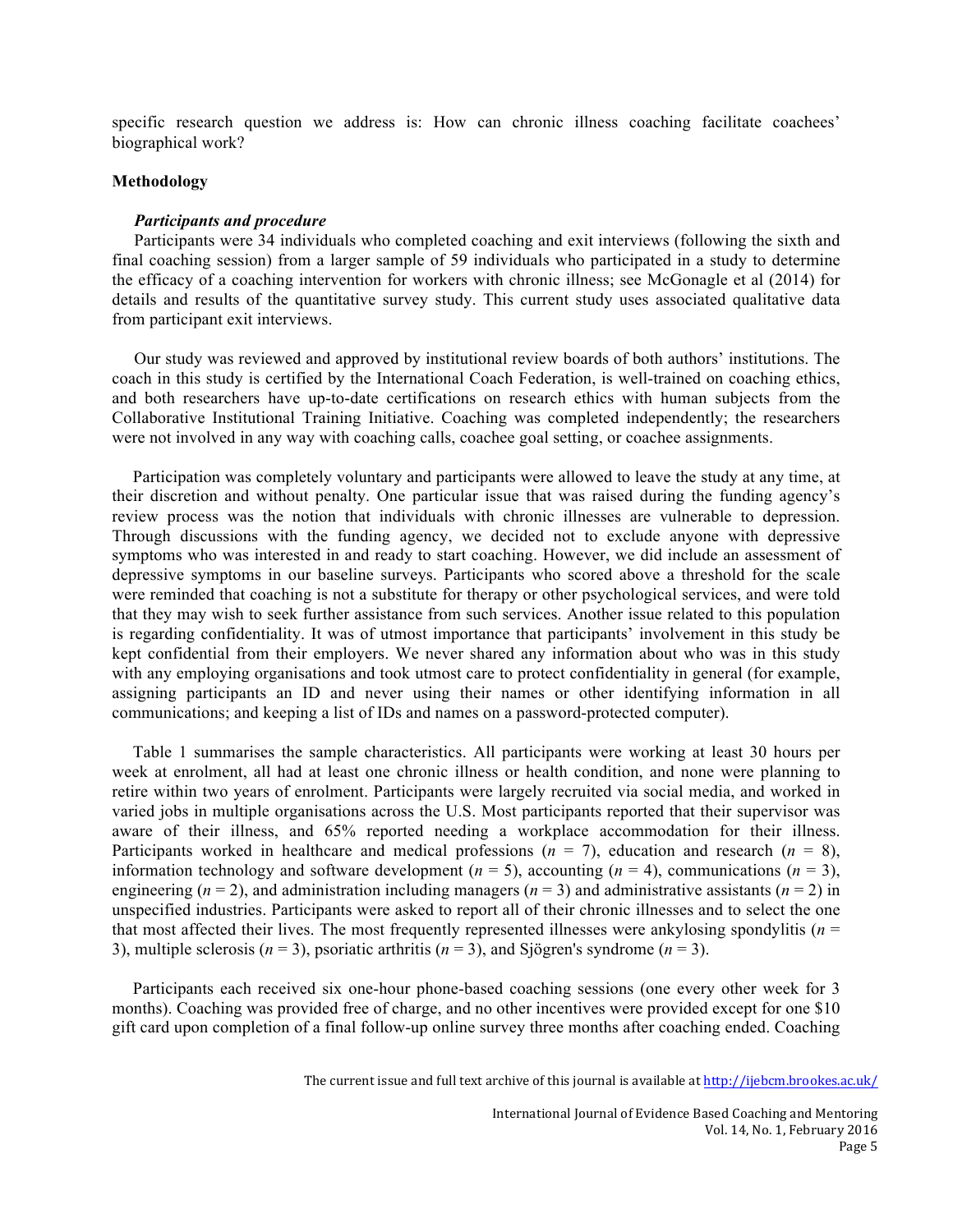sessions followed a semi-structured and standardised format based on the GROW model of coaching (Alexander, 2006); the particular content was tailored to each individual's needs and goals. At the beginning of the coaching, the coach and coachee jointly established goals for the six-session set (the coachee stated his or her goal(s) in a pre-coaching worksheet and these were discussed in-depth with the coach and were revised during the first session). Individual session goals were also established at the beginning of each call, when the coach asked the client what he or she would like to work on for the day's call. Assignments were developed at the end of each call, with measurable action steps that the coachee could complete before the next coaching call. The GROW model encourages the coachee to be engaged in identifying their own issues and possible solutions. The coach's role is to listen, offer insights and observations, and to help increase awareness for the coachee. The coach may offer suggestions when appropriate, but the emphasis is on helping the coachee to surface and explore their own options. The coach's knowledge and expertise of chronic illness management is relevant and helpful for offering new alternatives to address the client's particular issues because the client may not be aware of resources.

| Average age                      | 38.8 years |
|----------------------------------|------------|
| Female                           | 88%        |
| Years since diagnosis of illness |            |
| 3 years or less                  | 12         |
| 4 to 6 years                     | 6          |
| 7 years or more                  | 16         |
| 4-year college degree or higher  | 90%        |
| Average work hours per week      | 41.9       |
| Average tenure in current job    | 5.6 years  |

# *Table 1: Sample Characteristics*

Exit interviews were conducted by the first author after the conclusion of the sixth and final coaching session. If the participant agreed, the exit interview was recorded and transcribed for later analysis. Interviews were semi-structured, asking questions about how coaching influenced the coachees' beliefs about continuing to work, their feelings and attitudes about work, and any new behaviours they may have tried at work based on their coaching sessions. If the coachee had changed employment since beginning the study, they were asked to describe how and why that came to pass. The final questions were about the coachee's perception of the main benefits of coaching, and for any suggestions on ways to improve the coaching experience.

#### *Analysis*

We used thematic analysis informed by prior research on identity and biographical work. Thematic analysis is a method for identifying, analysing and reporting patterns in data (Boyatzis, 1998; Braun & Clarke, 2006). This method is popular in health and wellness research because it gives rich detail of patients' experiences (Braun & Clarke, 2014).

Braun and Clarke (2006; p. 82) note that a theme "captures something important about the data in relation to the research question, and represents some level of patterned response or meaning within the data set." Themes should be prevalent in the whole dataset, but prevalence and centrality of a theme are not necessarily determined by quantifiable measures such as frequency (Braun & Clarke, 2006). The determination of central themes requires researcher judgment, after deep familiarisation with the entire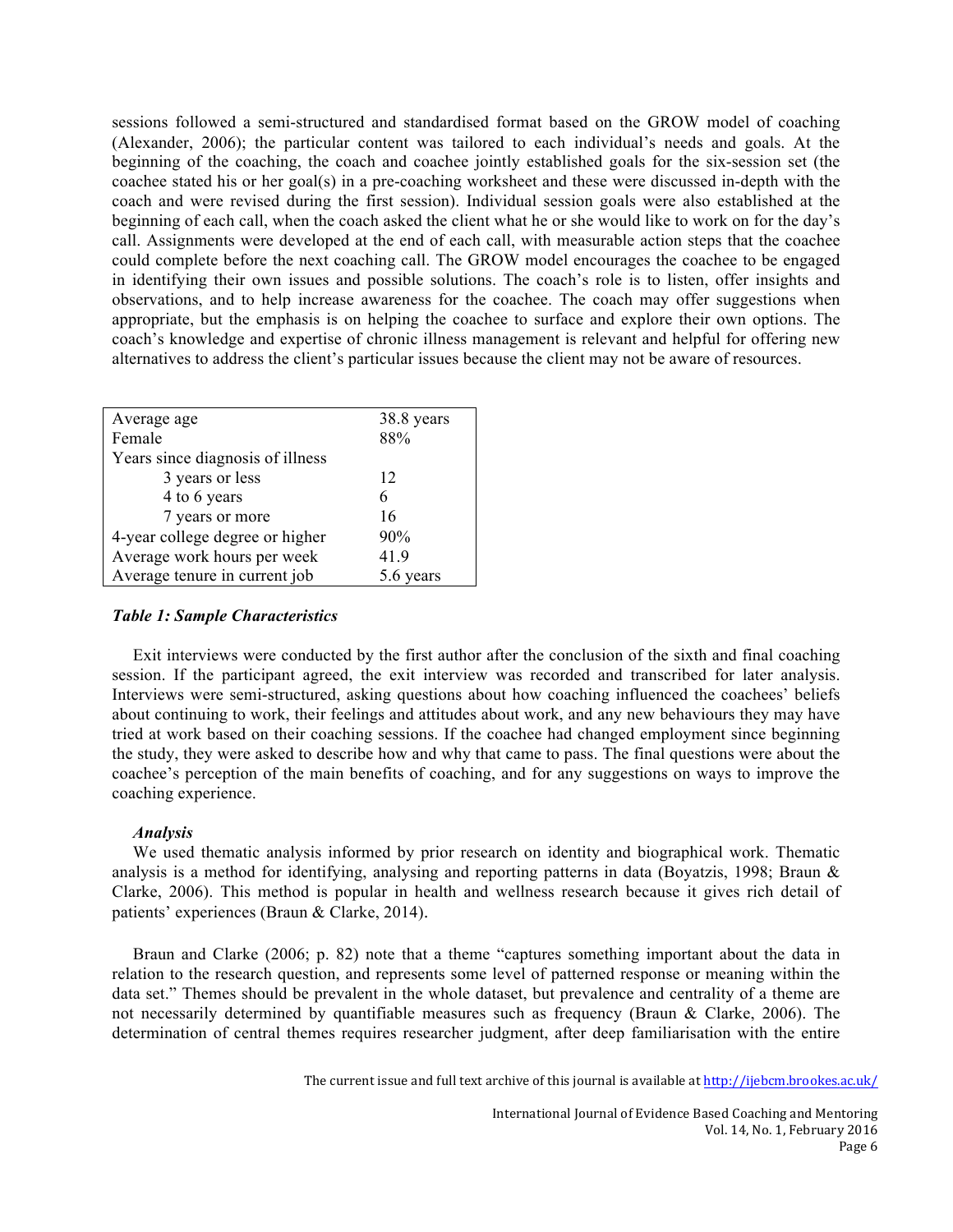data set. We consider our approach to be a theoretical or deductive thematic analysis (Boyatzis, 1998) because the coding was driven by our analytic interest in biographical work.

The steps of thematic analysis are (1) familiarising oneself with the data, (2) generating initial codes, (3) searching for prominent themes, (4) reviewing the themes; and (5) defining and labelling the themes that seem to capture the essence of the phenomenon. Coding and analysis is a dynamic, iterative, and reflexive process, involving multiple readings of the transcripts, and revisiting the coding based on new understandings. We began with the major categorisations of internal and external identity to follow the distinctions in identity literature between individual and social processes. Subsequent coding then added more detailed themes. To test the reliability of the coding, the primary author took 54 excerpts from the transcribed interviews and coded them based on the identified themes. The second author then coded the excerpts using the same coding scheme. An excerpt could receive multiple codes. Percent initial agreement on codes applied (total agreed-upon codes/total number of codes) was 79%.

# **Results**

Internal biographical work addresses the coachees' thoughts about self and identity, and behaviours they take to integrate illness into their lives. These are internal because they do not directly involve other people. External biographical work comprises the coachees' negotiations of their public image through impression management strategies and communication with other people. In the descriptions below, quotes indicate the coachee's age, gender, and whether they have been newly (N), mid-range (M), or long ago (L) diagnosed with illness.

#### *Internal biographical work*

Internal biographical work addresses how individuals make sense of their changing identities and integrate those changed identities into their lives. We found two categories of internal biographical work: identity work and behavioural strategies.

*Identity Work.* Identity work addresses how coaching helps coachees re-evaluate and think about themselves, with four themes:

1. Accepting illness. Both newly diagnosed and long-term diagnosed coachees reported that their coaching experience helped them to accept their illness. This theme displays two of the Corbin and Strauss (1987) elements of biographical work, contextualizing and coming to terms with illness. The comments suggest that acceptance can take time and requires some effort invested in reflection. For some, this was surprising since they thought that they had dealt with acceptance already, as this quote illustrates:

*It was the hardest thing going through the process of accepting my illness. […] I kind of felt*  like I was done with that and that I figured that all out, and the work that I did with [coach] *helped me realize that I still had elements of that, both the sense of loss of that other identity, and a sense of trying to keep up with the previous identity.* (age 43 female, L)

*2.* Realising value as an employee. Coaching helped coachees realise their value as an employee, taking stock and reflecting upon their job capabilities distinct from their illness. As one coachee described it:

*[Coach] helped me to see that my value as an employee doesn't necessarily need to be lowered because I'm a person with a disability. […] She started having me look at the things*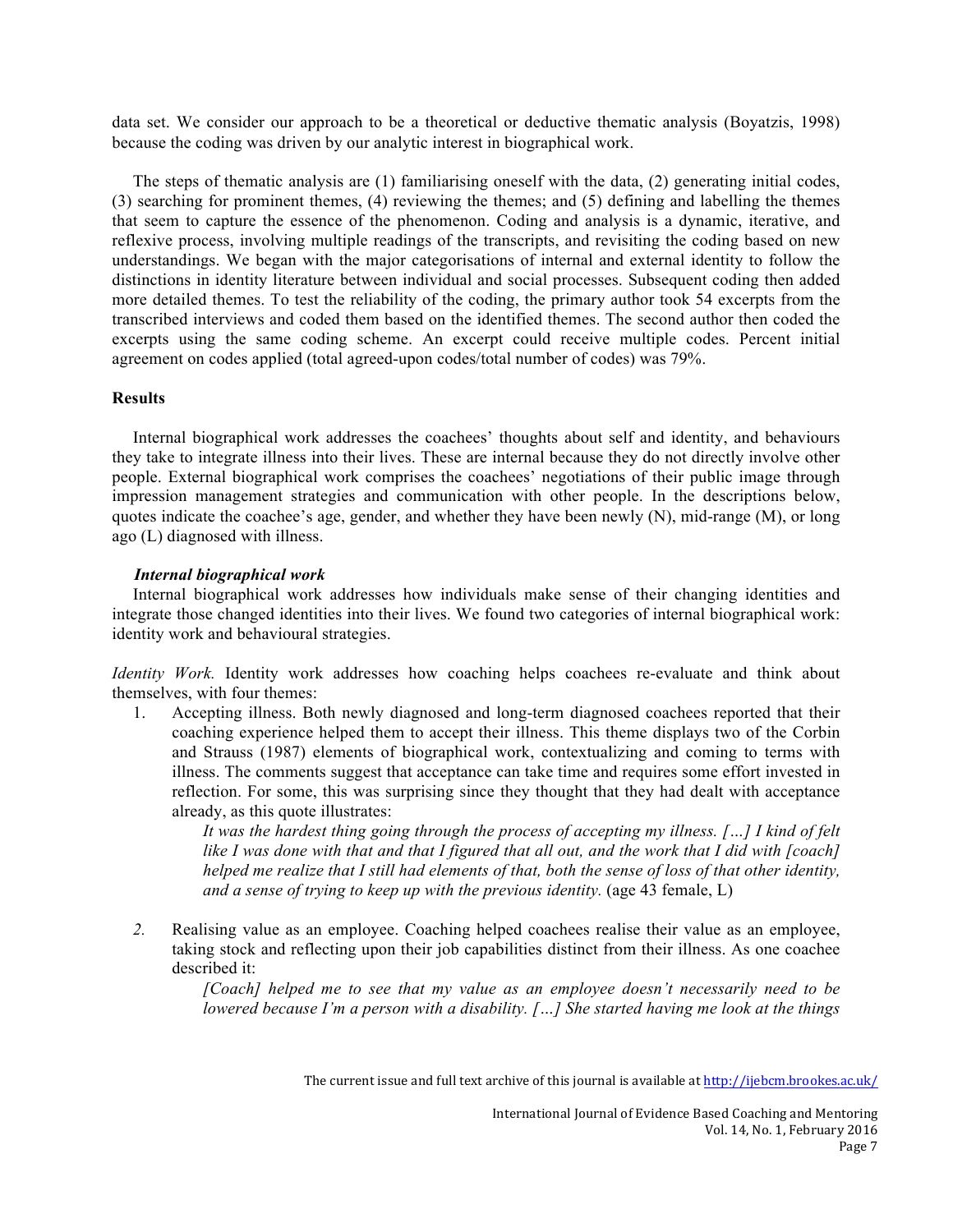*I was accomplishing, and the value I was giving for the time that I was available, and to see that as an asset regardless of how you counted the hours.* (age 44 female, N)

3. Developing confidence. Coaching helped coachees develop greater confidence to manage both their illness and career: "I am so much more confident in my ability to handle what comes my way with my health as it relates to my job, whereas before I would often find myself anxious and just feeling really out of sorts" (age 41 female, N). The greater confidence was reflected in a range of ways, such as applying for new job positions, using assistive devices that they had avoided in the past, and asking for time off for physical therapy.

One way that coachees gained confidence was by reframing their long-term beliefs about their ability to work, giving them a sense of control – especially valuable given the variability and uncertainty of chronic illnesses. As this coachee states:

*I think coaching helps with my beliefs about continuing to be successful in the job position or career that I'm going to school for because it gives me control, it gives me a handle that I am taking charge of my life.* (age 31 female, N)

Themes 3 and 4 relate to Corbin and Strauss' (1987) biographical work of identity reconstitution, which is reintegrating the identity into a new concept of wholeness.

4. Establishing realistic expectations and goals. This theme is similar to the concept of biographical recasting (Corbin & Strauss, 1987), giving new direction to the biography. As they accepted the current limitations of their illness and the inherent uncertainty of their illness trajectory, they were prompted to think about their career goals in new ways: "The coaching I think afforded me the necessary insight in how to manage my own limitations and perhaps my own expectations for myself as it relates to my job" (age 41 female, N)*.* This expectations piece is important because people with chronic illness may stay in bad jobs because they fear they cannot get another job, a situation that can lead to underemployment. Alternatively, they may have overly ambitious expectations that do not align with their physical reality.

*Behavioural Strategies*. The second kind of internal biographical work involved adopting behavioural strategies to integrate illness more effectively into their daily lives. Coaching helped them to understand their illness and illness management strategies, and prompted them to take actions that they may have avoided before. We identified three themes:

- 1. Understanding illness dynamics. Coaching helped coachees understand illness dynamics, such as the triggers for their illness symptoms, prompting them to pay attention to symptoms in a new way: "[Coach] helped me kind of realise that I wasn't paying attention to my body as much as I needed to, and helped me learn how to cope with that" (age 30 female, L). Coachees learned about techniques to manage chronic pain and work through their pain, and developed a better awareness for managing their time and emotions.
- 2. Developing structures and processes. Coachees learned to develop specific structures and processes for integrating their illness and physical issues into their daily lives. This might include behaviours such as scheduling breaks during the day, asking for help, monitoring pain threshold and taking medications pre-emptively to avoid larger problems, accessing physical therapy, and performing stress-reduction techniques (for example, breathing exercises and journaling).
- 3. Adopting assistive devices. Some coachees reported that coaching helped them to adopt assistive devices that they had avoided in the past because they perceived them as a visible sign of their disability. They feared their use would reflect poorly on them.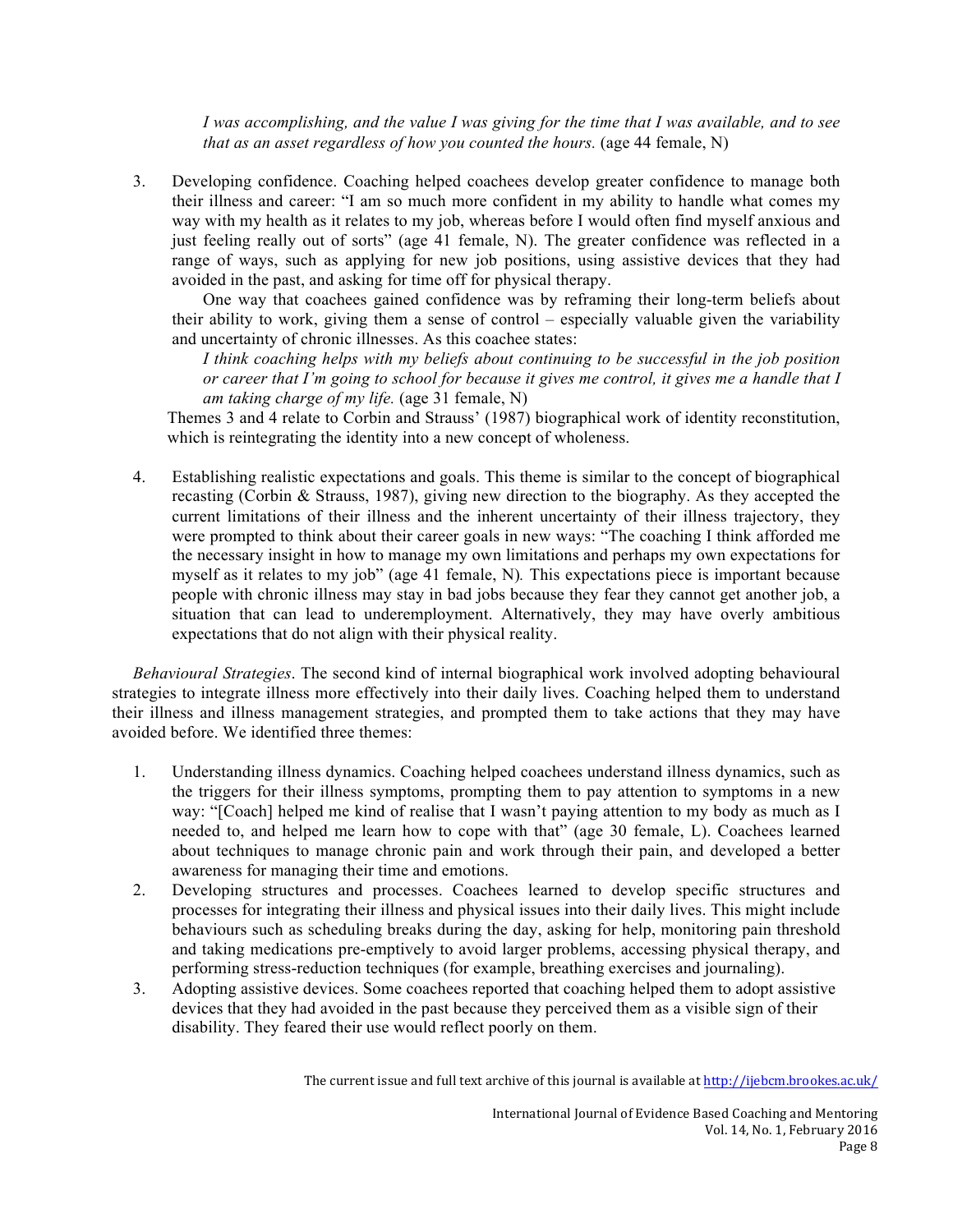Identity work and behavioural strategies reinforced each other. For example, some coachees had avoided using assistive devices or asking for accommodation because they thought that it made them appear weak as employees. After they worked with the coach to reflect on their contributions as an employee and developed a sense of confidence and control (the identity work), they felt empowered to ask for the items that they had been avoiding (the behavioural strategies). In other examples, having a better understanding of illness triggers and stress management strategies (behavioural strategies) helped coachees to build confidence and a sense of control (identity work).

# *External biographical work*

Coachees also discussed and learned ways to negotiate and manage their public image. This is external biographical work because it necessarily involves other people, and it includes two categories of impression management and communication about illness.

*Impression management.* Coachees said that coaching helped them to become more aware of the need to manage their public impressions. They came to realise that they could strategically manage the way that they presented themselves to appear in control of their illness: "[Coach] also gave me a few tips about how to feel, or appear in control, so that it doesn't appear that chronic illness is all that I am to my coworkers, which had been one of my concerns." (age 27 female, N)

*Communicating about illness*. This was a frequently mentioned issue and concern for coachees in the study, and we found three themes.

1. Communication skills. Coaching gave coachees knowledge and skills to help them discuss their chronic illnesses with their supervisors and co-workers. They were able to practice and obtain feedback on how to talk about it, and to consider both what to say and what not to say:

> *We talked about specific words that were more effective than others, which was really important … At one point, she even helped me sort of draft a little speech for my boss, so it was helpful that way to sort of see how to approach and how to talk about it.* (age 41 female, L)

2. Understanding disclosure. Coachees reported that the coach helped them to gain a better understanding of disclosure, including revealing the right amount of information about their illness. This was important for both protecting their privacy and building relationships.

> *[A main benefit was] Developing a capacity to know when and what I need to be able to tell somebody about my chronic illness, and we worked with a model. Now I have got it that I don't need to disclose what the actual disease is. That is where I always got hung up. We talked about in certain situations providing less information, and in other situations providing more.* (age 41 female, L)

3. How to ask for accommodation. As mentioned above, the internal work coachees did with the coach allowed them to realise the value of their work experiences and contributions, and gain confidence that they were worthy of good employment opportunities. Building on this in the external biographical work, they stated that coaching helped them with specific technical advice about how to ask for accommodation, and what to ask for: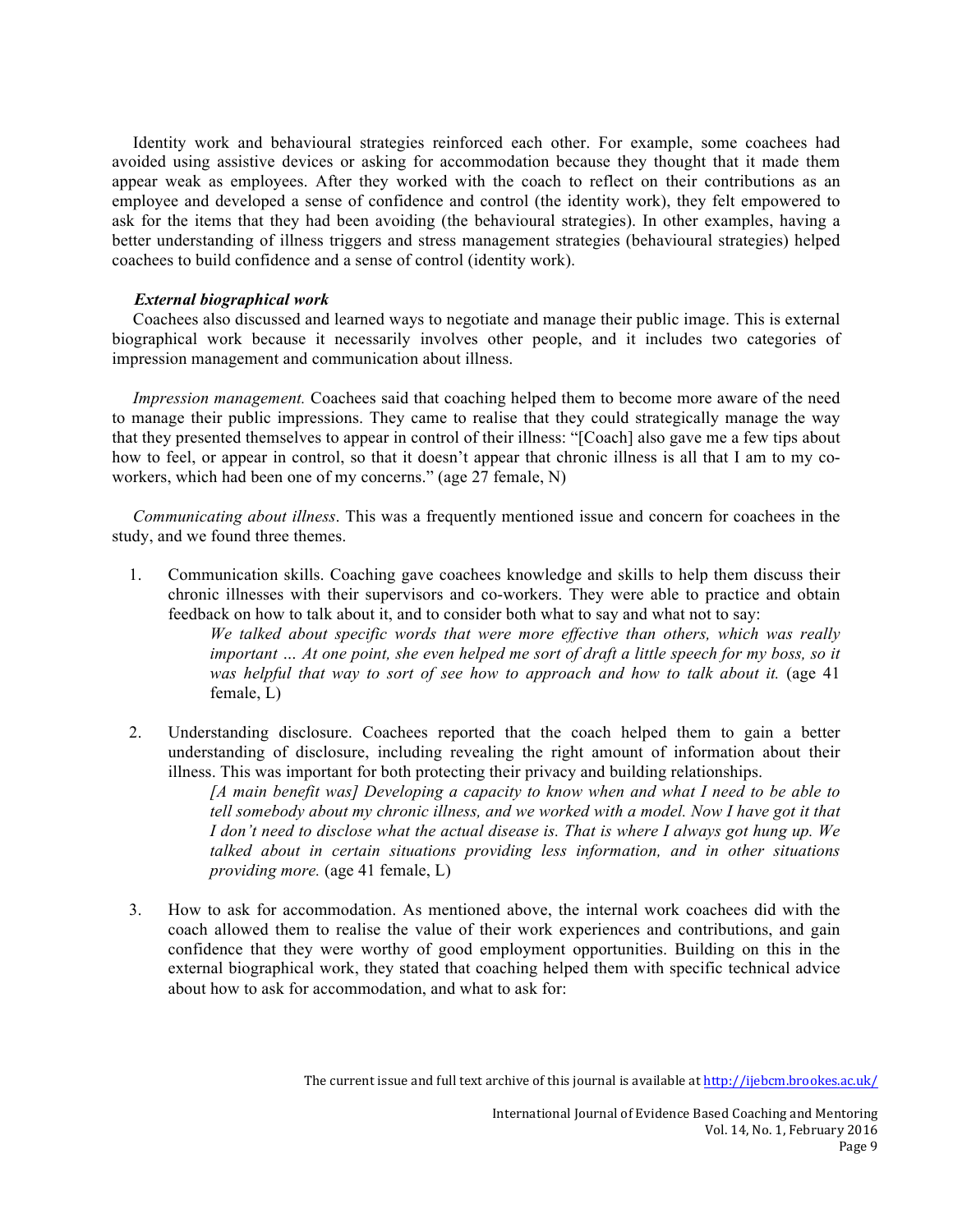*It changed my view on what I should and could ask for, and how to go about it in the best way. […..] Because of the coaching, I was more selective and in tune to what I want to ask my boss for.* (age 49 female, N)

#### *Coaching caveats*

While the coachees' experiences with coaching were largely positive, they also mentioned some boundary conditions to consider that can influence the coaching experience. It is important that the coachee is ready and willing to engage in the reflection work required – they need to have high levels of change readiness: "You have to be open to it and you have to be willing to do the work associated with it" (age 39 female, M). Some coachees expected the coaching to be a more scripted program with defined tips and lessons for each session, and were surprised when the coach asked them in session one, "What do you want to work on?". The coach in this study followed the coaching guidelines from the International Coaching Federation that states that coaches should not give direct advice, but rather help the coachee surface his or her own options and preferences. Some coachees mentioned that they would have preferred more directive advice from the coach.

An underlying assumption of our study is that *knowledgeable* social support helps coachees to cope with the biographical disruption and stress of chronic illness. For this population, specific knowledge about chronic illnesses, and working with chronic illness, is needed. The coach in our study has both professional and personal experience with chronic illness which gave her credibility to press coachees further. Coachees said they appreciated that she understood the full impact of illness on all life domains. This quote illustrates why this understanding is important:

*What happens is we are frequently explaining ourselves to people who don't get it and who don't have a frame of reference for it, and that creates a lot of the internalised isolation and frustration. If you are talking to someone who has experienced that, there's no getting them up to speed, and there's a sense that their suggestions are worth trying because they use them to adapt to their life as well.* (age 37 female, L)

# **Discussion**

Our findings suggest that coaching can help individuals through the biographical work linked to working with chronic illness. Our major themes point to the centrality of acceptance of illness as a key aspect of adaptation, and are consistent with the second kind of biographical work identified by Corbin and Strauss (1987), highlighting the need for people with illness to arrive at some degree of understanding to reintegrate their lives. We see coaching as a resource to help coachees with practical support and guidance for all four kinds of biographical work: contextualising, coming to terms with illness, identity reconstitution, and biographical recasting (Corbin & Strauss, 1987). Our application looks particularly at these activities in the context of work, and efforts to restore and maintain one's professional identity.

Our concept of biographical work outlines both internal and external work. This is a useful addition to the concept of biographical work, which typically focuses only on internal work, because identities are reflected and socially constructed (McCall & Simmons, 1978). Organizations and careers are contexts for "realising the project of the self" (Grey, 1994; 482). Professional identity must also adapt to the changing physical body whilst maintaining the individual's desired image. Chronic illness does not always require immediate changes, and indeed, may not require any changes at all; however, the awareness of the *uncertainty* of chronic illness may prompt some reconsideration of future career goals and expectations.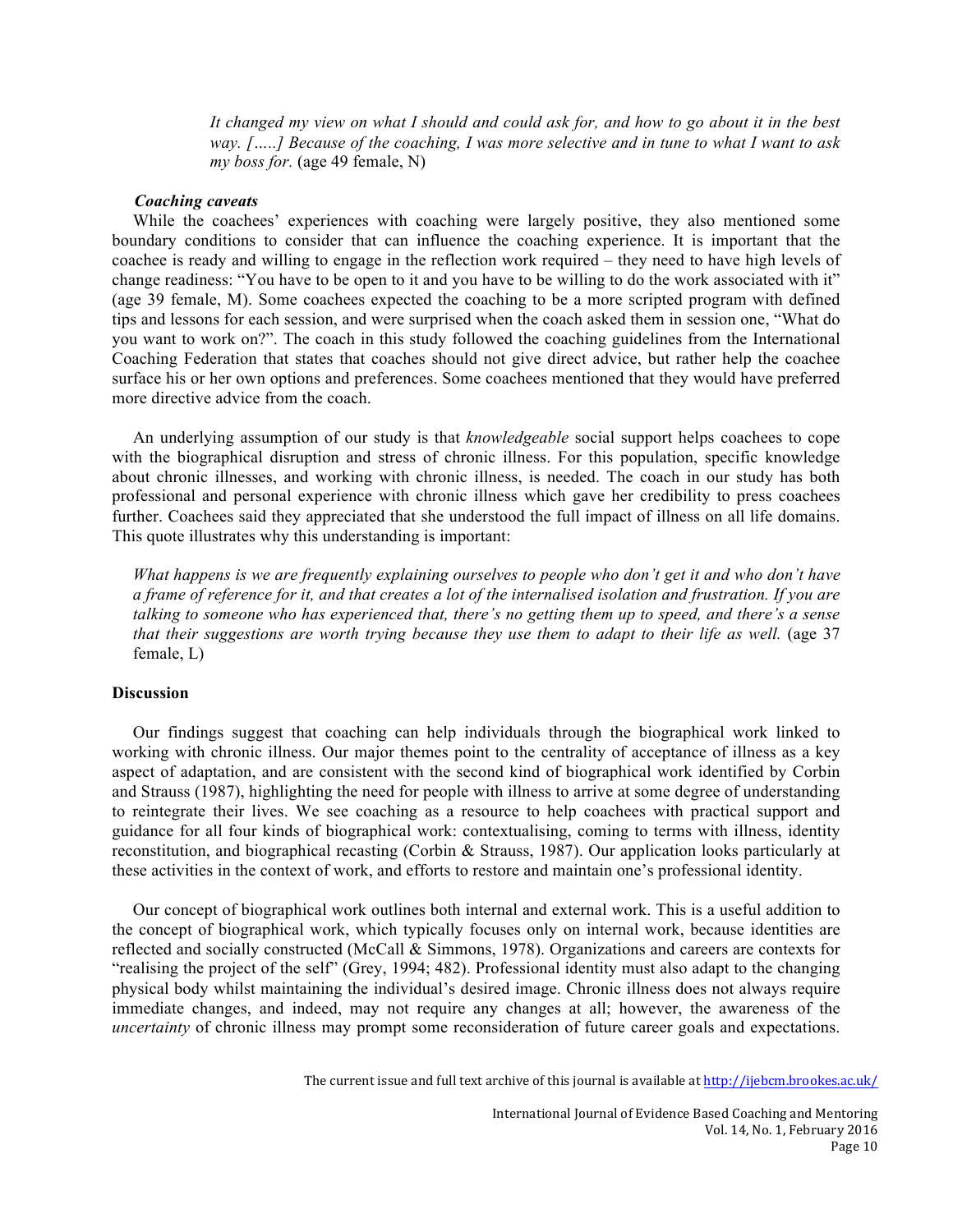Focusing on the links between professional and personal identity offers another way to reintegrate an individual's identity as they adapt to illness. As coachees come to new understandings of how they can continue to work with chronic illness, they reframe both their personal and professional identities.

Our research contributes to coaching practice by showing how a special population can benefit from focused coaching. Similar benefits could occur for other employee populations with specific characteristics that influence their work performance or development of a professional identity. By branding it as "chronic illness career coaching," our method emphasises the specific issues of illness. We have already noted examples of work-related maternity coaching (Bussell, 2008; Filsinger, 2012) and work coaching for mid-life women (Wright, 2005). Coaching could help other populations with specific issues or different kinds of stigma – for example, veterans, re-entrants from prison, and survivors of domestic abuse. Each of these groups may be a hidden population, making it more difficult for people to identify similar others with sufficient background knowledge to offer social support. As participants in our study said, it was helpful having a coach who understood the issues because they did not have to explain or justify their issues. Using our approach, these populations (and others) could be addressed with coaches that have specific knowledge and background of the kinds of challenges experienced. The benefit would be more immediate trust and relationship-forming between coach and coachee which can catalyse the coaching effectiveness.

Our study also has practical implications. It suggests that coaching can help workers with chronic illness do important biographical work that is needed to support their personal and professional wellbeing. Coaching can provide practical advice to help them perform better and to feel more confident. It may also provide employees with an understanding of how their abilities fit with their current job, which is an important aspect to establish a better fit with their working environment, say by making changes to their job duties or finding alternative employment.

From the organisation's perspective, coaching can be a resource to retain employees and decrease the occurrence of employees transitioning to disabled status. Unless the employee is receiving documented disability accommodations at work, employers may not know about the employee's illness situation. For a variety of reasons employees may not have asked for any accommodations, choosing instead to cope with their illness individually. A consideration for employers is that chronic illness career coaching focuses on the goals of the individual, not the organisation. Employees may realise in coaching that their career interests lie elsewhere, and decide to exit the organisation. Accordingly, chronic illness career coaching may be seen by employers as personal or life coaching, and outside their purview. If so, illness advocacy groups might sponsor this type of coaching for individuals, or employees may need to seek it out and pay on their own.

Our coaching was provided by an independent consultant with no connections to the coachees' employers. We think this is important for trust and confidentiality because some employees with chronic illness fear negative career consequences if supervisors find out about their illness. Thus, we are not advocating that chronic illness coaching be publicly offered within organisations (as, for example, executive coaching might be). However, it could be a service that is covered by organisational insurance policies, or offered as a component of employee assistance programmes.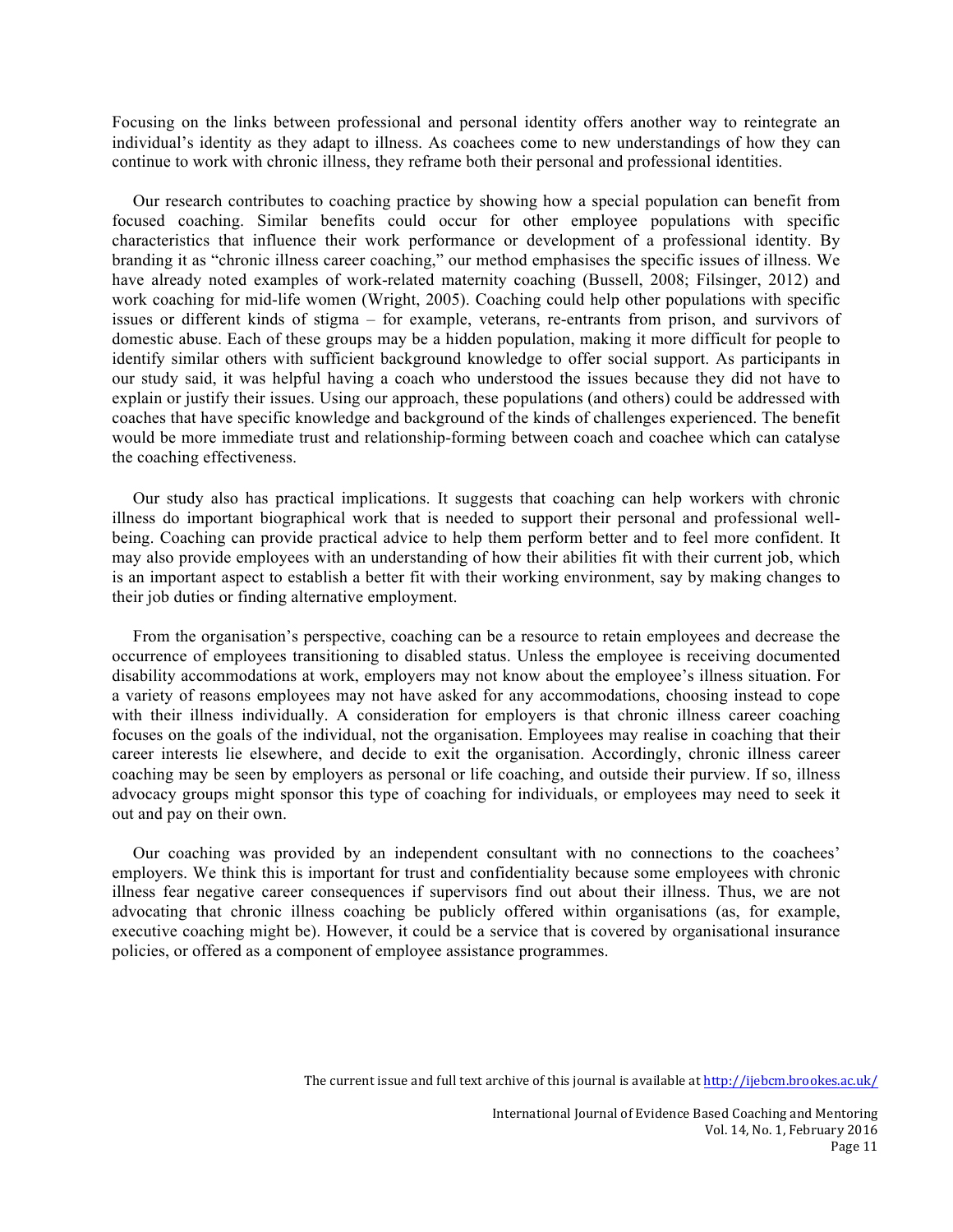#### **Limitations and future research direction**

A limitation of our study is that it relied on a single coach with experience in chronic illness career coaching. Future work should incorporate an expanded design with multiple coaches, and could also investigate whether and how the coach's personal characteristics influence the effectiveness of this kind of intervention. Our participants felt that the coach's personal experience with illness gave her added credibility, so additional work could explore whether this illness experience is a necessary prerequisite.

Further, the coach followed a standardised process with each coachee, but each coaching relationship had a unique situation and goals. We analysed common themes related to biographical work and identity, yet there are many other issues that were addressed during the sessions as well (e.g., stress management and coping). The results we report are based on self-reported benefits of a coaching program provided free-of-charge, based on discussions in the phone interviews with one of the authors. Coachees may have (consciously or subconsciously) felt obligated or otherwise motivated to provide positive feedback to the researcher. To partially address this, the researcher asked for suggestions the coachee might have to improve the coaching process to indicate that our process was open to feedback. Some of the coachee suggestions were noted above, such as preferring a more structured format with standardised content and more directive advice from the coach. Other suggestions included a request for the coach to prepare and provide summary notes after each coaching session, since one coachee felt it was difficult to keep their own notes, and requesting more time between coaching sessions to permit time for reflection and completing homework tasks.

Another limitation is that our sample was predominantly female. Coaching issues and effective coaching approaches could differ for men, so future research could investigate how gender shapes chronic illness coaching. Other working populations that have biographical disruptions, such as veterans, could also be relevant to study. Although we generally consider coaching to be about the interactions and relationship between the coachee and the coach, it could also be interesting to investigate factors related to organisational context. For example, is coaching more effective when the coachee's supervisor is aware of or involved in the coaching in some way, and does organisational culture influence the effectiveness of coaching interventions? Additionally, organisations may want to sponsor this type of coaching through health insurance plans or employee assistance programmes. A possible outcome of this may be increased feelings of support from the organisation, and possibly increased affective commitment to the organisation. Future studies could examine whether employer-sponsored coaching has such benefits.

#### **Conclusion**

Individuals who are working with chronic illnesses may experience disruptions to their professional identities due to health-related challenges. Chronic illness career coaching provides an outlet for these workers to maintain or renegotiate their professional identities in light of living with chronic, potentiallydisabling illnesses. Workers reported a variety of benefits from coaching that aided their internal and external biographical work. Coaching helped them to accept their illness and to develop strategies for incorporating both the uncertainty and physical limitations of their illness into their work and personal lives. The positive results seen in this study indicate that contextualised coaching may also be beneficial to other worker populations who experience identity disruptions.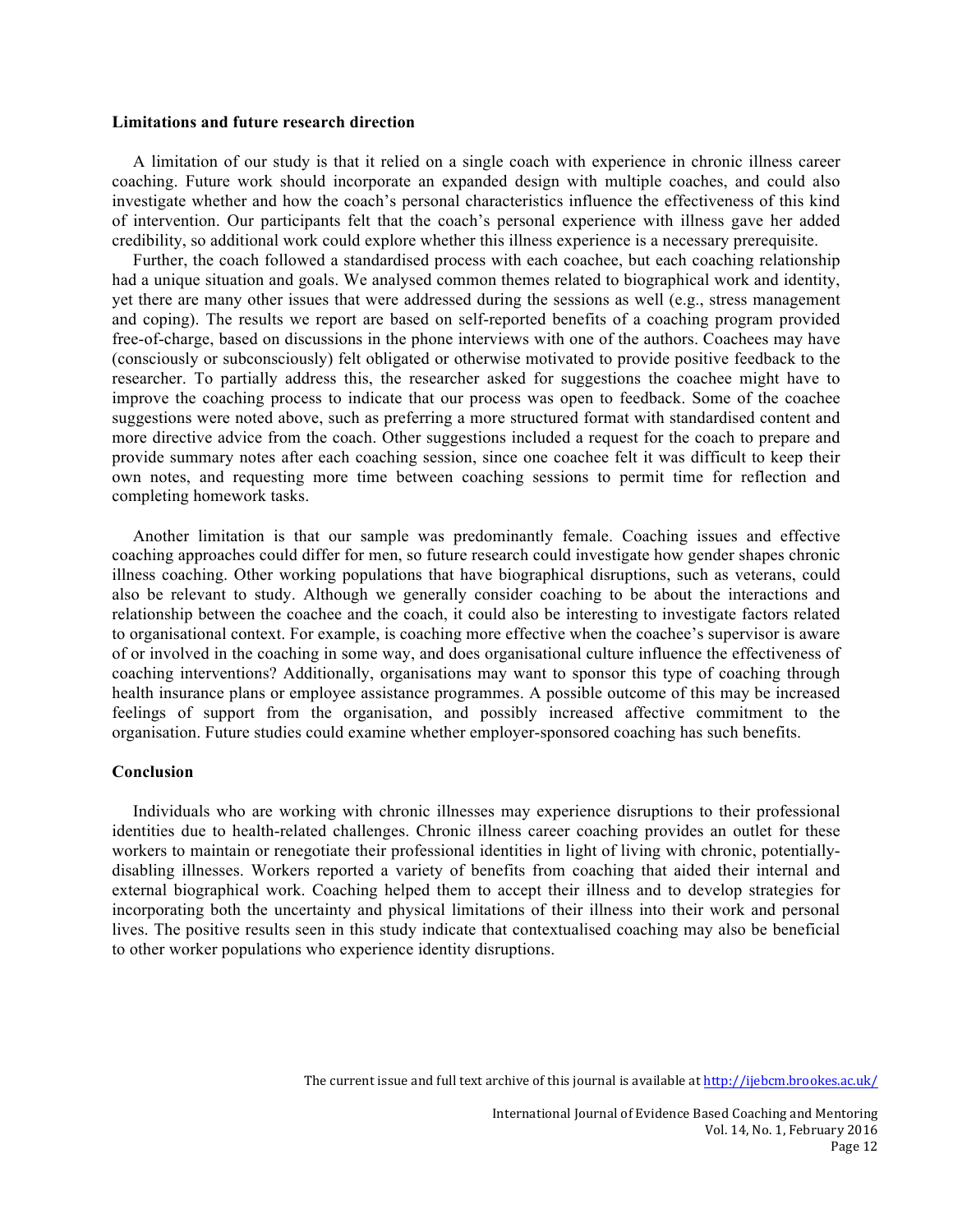#### **References**

- Alexander, G. (2006). Behavioural coaching: The GROW model. In J. Passmore (Ed.), *Excellence in Coaching: The Industry Guide* (pp. 61–72). Philadelphia, PA: Kogan.
- Angel, S., Jensen, L. D., Gonge, B. K., Maribo, T., Schiøttz-Christensen, B., & Buus, N. (2012). Patients' interpretations of a counselling intervention for low back pain: A narrative analysis. *International Journal of Nursing Studies*, *49*(7), 784–92. doi:10.1016/j.ijnurstu.2012.01.010
- Beatty, J. E. (2012). Career barriers experienced by people with chronic illness: A U. S. study. *Employee Responsibilities and Rights Journal*, *24*, 91–110.
- Beatty, J. E., & Joffe, R. (2006). An overlooked dimension of diversity: The career effects of chronic illness. *Organizational Dynamics*, *35*(2), 182–195.
- Bobek, B. L., Hanson, M. A., & Robbins, S. B. (2012). Counseling adults for career transitions. In S. D. Brown & R. W. Lent (Eds.), *Career development and counseling: Putting theory and research to work* (pp. 653–682). Somerset, NJ: John Wiley & Sons.
- Boyatzis, R. E. (1998). *Transforming qualitative information: Thematic analysis and code development*. Thousand Oaks, CA: Sage.
- Brault, M. W. (2012). Americans with disabilities: 2010 . Household economic studies. In *Current Population Reports* (pp. P70–P131). Washington, D.C.: U. S. Census Bureau.
- Braun, V., & Clarke, V. (2006). Using thematic analysis in psychology. *Qualitative Research in Psychology*, *3*(2), 77–101. doi:10.1191/1478088706qp063oa
- Braun, V., & Clarke, V. (2014). What can "thematic analysis" offer health and wellbeing researchers? *International Journal of Qualitative Studies on Health and Well-Being*, *9*, 26152. doi:10.3402/qhw.v9.26152
- Bury, M. (1982). Chronic illness as biological disruption. *Sociology of Health and Illness*, *4*(2), 167–182.
- Bussell, J. (2008). Great expectations: Can maternity coaching affect the retention of professional women? *International Journal of Evidence Based Coaching and Mentoring*, *2*(November), 14–26.
- Centers for Disease Control and Prevention. (2015). Chronic disease prevention and health promotion. Retrieved July 8, 2015, from http://www.cdc.gov/chronicdisease/index.htm
- Charmaz, K. (1987). Struggling for self: Identity levels of the chronically ill. In J. A. Roth & P. Conrad (Eds.), *Research in the sociology of health care*. Greenwich, CT: JAI Press.
- Clair, J. A., Beatty, J. E., & MacLean, T. (2002). Out of sight but not out of mind: How people manage invisible social identities in the workplace. In *National Academy of Management*. Denver.
- Corbin, J., & Strauss, A. (1987). Accompaniments of chronic illness: Changes in body, self, biography, and biographical time. In J. Roth & P. Conrad (Eds.), *Research in the sociology of health care* (Vol. 6, pp. 249–281). Greenwich, CT: JAI Press.
- Equal Employment Opportunity Commission. (n.d.). Definition of disability. Disability Discrimination. Retrieved from http://www.eeoc.gov/laws/types/disability.cfm
- Evers, W. J. G., Brouwers, A., & Tomic, W. (2006). A quasi-experimental study on management coaching effectiveness. *Consulting Psychology Journal: Practice and Research*, *58*(3), 174–182. doi:10.1037/1065-9293.58.3.174
- Feldman, D. C. (2004). The role of physical disabilities in early career: Vocational choice, the school-towork transtition, and becoming established. *Human Resource Management Review*, *14*(3), 247– 274.
- Feldman, D. C., & Lankau, M. J. (2005). Executive coaching: A review and agenda for future research. *Journal of Management*, *31*(6), 829–848. doi:10.1177/0149206305279599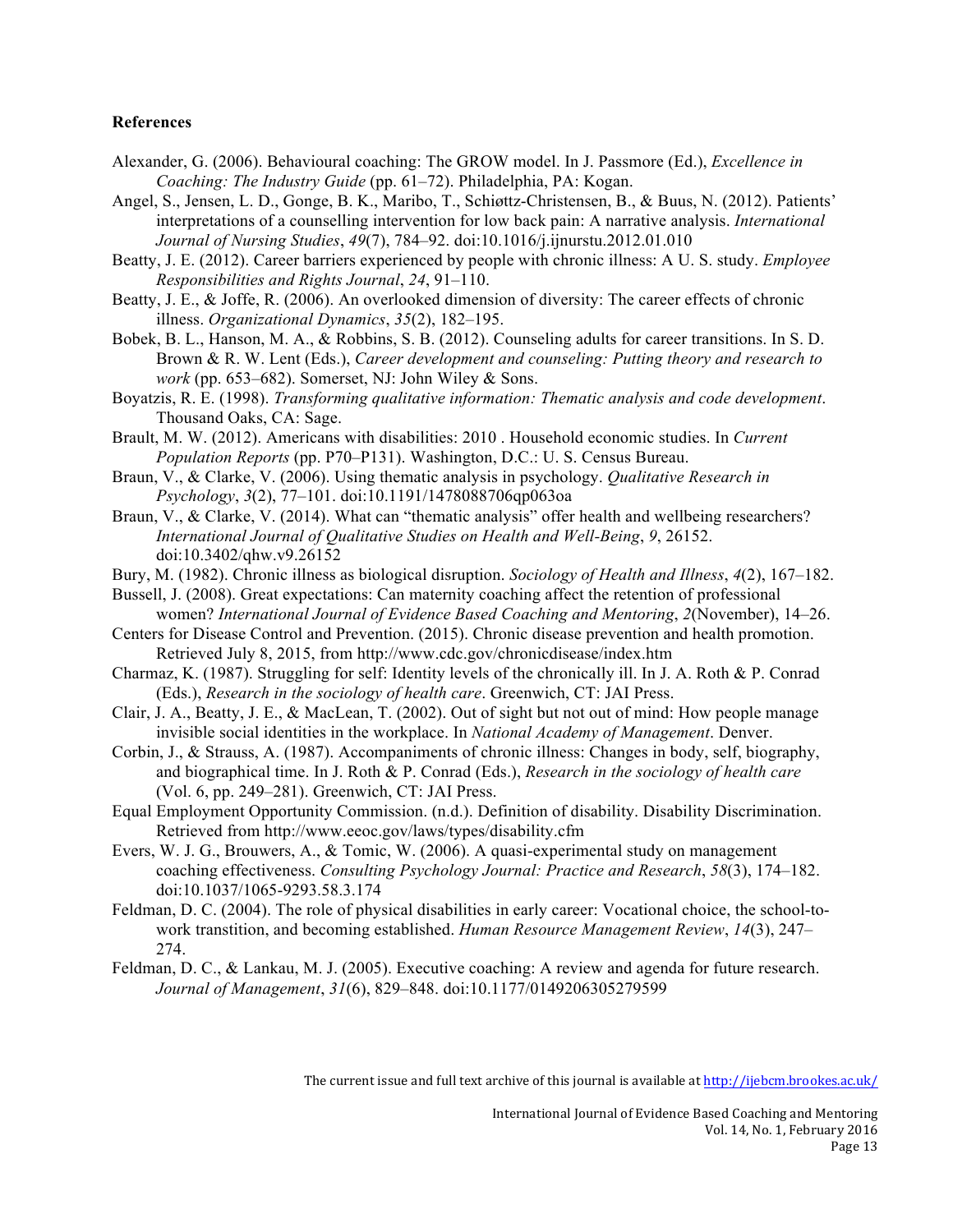- Filsinger, C. (2012). How can maternity coaching influence women's re-engagement with their career development: A case study of a maternity coaching programme in UK-based private law firms. *International Journal of Evidence Based Coaching and Mentoring*, *6*, 46–56.
- Frable, D., Platt, L., & Hoey, S. (1998). Concealable stigmas and positive self-perceptions: Feeling better around similar others. *Journal of Personality and Social Psychology*, *74*, 909–922.
- Galantino, M. L., Shepard, K., Krafft, L., Lapierre, A., Ducette, J., Sorbello, A., Barnich, M., Condoluci, D., & Farrarr, J. T. (2005). The effect of group aerobic exercise and T'ai Chi on functional outcomes and quality of life for persons living with asquired immunodeficiency syndrome. *Journal of Alternative Complementary Medicine*, *11*(6), 1085–1092.
- Grant, A. M., Curtayne, L., & Burton, G. (2009). Executive coaching enhances goal attainment, resilience and workplace well-being: a randomised controlled study. *The Journal of Positive Psychology*, *4*(5), 396–407. doi:10.1080/17439760902992456
- Grey, C. (1994). Career as a project of the self and labour process discipline. *Sociology*, *28*(2), 479–497.
- House, J. S. (1981). *Work stress and social support*. Reading, MA: Addison-Wesley.
- Kahn, R. L., & Antonucci, T. C. (1980). Convoys over the life course: Attachment, roles, and social support. *Life Span Development*, *3*(253-286).
- McCall, G. J., & Simmons, J. L. (1978). *Identities and interactions*. New York: Free Press.
- McGonagle, A. K., & Barnes-Farrell, J. (2014). Chronic illness in the workplace: Stigma, identity threat, and strain. *Stress & Health*, *30*, 310–321. doi:doi: 10.1002/smi.2518
- McGonagle, A. K., & Hamblin, I. (2014). Proactive responding to anticipated discrimination based on chronic illness: Double-edged sword? *Journal of Business and Psychology*, *29*, 427–442.

McGonagle, A. K., Beatty, J. E., & Joffe, R. (2014). Coaching for workers with chronic illness: Evaluating an intervention. *Journal of Occupational Health Psychology*, 19, 385-398.

- Munir, F., Yarker, J., Haslam, C., Long, H., Leka, S., Griffiths, A., & Cox, S. (2007). Work factors related to psychological and health-related distress among employees with chronic illness. *Jnl Occup Rehabil*, *17*, 259–277.
- Pachankis, J. E. (2007). The psychological implications of concealing a stigma: A cognitive-affectivebehavioral model. *Psychological Bulletin*, *133*(2), 328–345.
- Ragins, B. R. (2008). Disclosure disconnects: Antecedents and consequences of disclosing invisible stigmas across life domains. *Academy of Management Review*, *33*(1), 194–215.
- Ragins, B. R., Singh, R., & Cornwall, J. M. (2007). Making the invisible visible: Fear and disclosure of sexual orientation. *Journal of Applied Psychology*, *92*, 1103–1118.
- Reeve, J., Lloyd-Williams, M., Payne, S., & Dowrick, C. (2010). Revisiting biographical disruption: exploring individual embodied illness experience in people with terminal cancer. *Health*, *14*(2), 178–95. doi:10.1177/1363459309353298
- Register, C. (1987). *Living with chronic illness: Days of patience and passion*. New York: Free Press.
- Royer, A. (1998). *Life with chronic illness: Social and psychological dimensions*. Westport, CT: Praeger.
- Savickas, M. L. (2002). Career construction: A developmental theory of vocational behavior. In D. Brown (Ed.), *Career choice and development* (4th ed., pp. 149–205). San Francisco: Jossey Bass.
- Schaefer, C., Coyne, J. C., & Lazarus, R. S. (1981). The health-related functions of social support. *Journal of Behavioral Medicine*, *4*, 381–406.
- Schein, E. (1978). *Career dynamics. Matching individual and organizational needs*. Reading, MA: Addison-Wesley.
- Scotch, R. K. (1988). Disability as the basis for a social movement: Advocacy and the politics of definition. *Journal of Social Issues*, *44*, 159–172. doi:10.1111/j.1540-4560.1988.tb02055.x
- Sherman, S., & Freas, A. (2004). The Wild West of executive coaching. *Harvard Business Review*, *82*(11), 82–90.